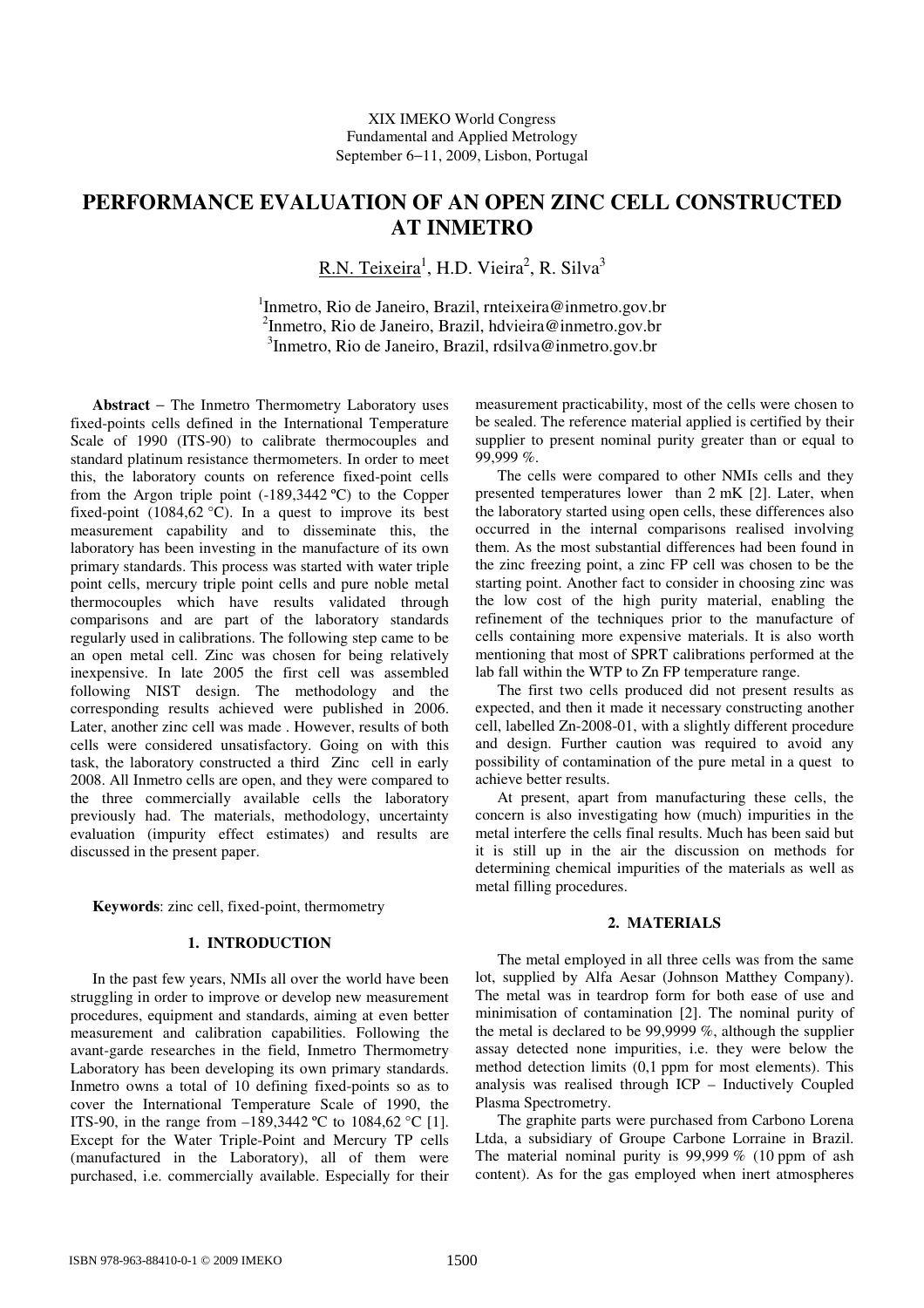were necessary, in both manufacture procedure and use of the cell, Argon with nominal purity of 99,999 % was used.

## **3. CELL DESIGN**

The zinc cell Zn-2008-01 follows the design applied in NIST [3]. Basically, it consists of the metal, contained within a high-purity graphite assembly (crucible, cap and reentrant well) which was then inserted into a precision-bore borosilicate-glass envelope. Above the graphite cap, there was a matte-finished borosilicate-glass guide tube, washedceramic fiber disks and two heat shunts adequately positioned. A silicone rubber stopper was glued in the top of the glass envelope. This had a silicone rubber O-ring for inserting a stainless steel gas filling tube for evacuating and backfilling the cell with inert gas (Ar).

The design is a bit different from the first two cells constructed in the laboratory. The last cell follows a bit more strictly the design chosen as reference. The first one had a square bottom, the second one had basically the same design as the third one, with a hemispherical bottom. The main difference of the new approach is that the borosilicateglass guide tube goes up to the crucible cap, hence not entering the graphite re-entrant well – it used to go up to the bottom of the re-entrant well in previous assemblies. That provides better heat transfer between the metal and the thermometer, quickening the sensor response. Still, the reentrant well diameter was also a bit smaller, then the need for more metal  $(2, 66 \text{ g})$  so as to maintain the same immersion depth, around 170 mm.

#### **4. FILLING OF THE CELL**

Prior to filling the graphite crucible with zinc, the graphite parts were baked at 650 ºC under vacuum for 4 hours. This was done in order to remove hydrocarbons and other possible contaminants that might have been present from the fabrication process. Whenever handling the material (graphite parts, zinc shots and other material that would be in contact with the metal), disposable polyethylene gloves were worn so as not to degrade the purity neither of the metal nor of the fixed-point cell components.

In total, 1026 g of zinc were used to fill the cell Zn-2008-01. However, two fillings were required in order to introduce the metal into the crucible and insert the graphite re-entrant well. The first "fill" consisted of approximately 800 g of zinc shots, as it was the most that could be poured directly into the crucible at once.

Pouring the metal shots was done under an Argon atmosphere to prevent metal oxidation. Furthermore, the metal lot was opened and the metal portion needed was handled under an Ar atmosphere, as well, all inside a glove box.

The graphite crucible with the metal shots and the graphite cap were placed into the silica-glass furnace tube and then in the furnace. The system was evacuated for 1 hour and then back-filled with argon to a pressure of nearly 34 kPa. This process – pumping and flushing – was done three times. When complete the last cycle, the system was then kept in vacuum and the furnace heated up to  $345^{\circ}$ C,

when Argon was back filled to a pressure of 34 kPa. After this, the furnace temperature was set up to 424 ºC in order to melt the metal sample. After nearly 3 hours, the metal was totally molten and the furnace was then turned off so as to cool down to room temperature before the removal of the graphite crucible from the glass tube.

After cooling down, the remaining metal was added to complete the total 1026 g of zinc. The graphite re-entrant well was inserted in the crucible through the hole in the graphite cap. The assembly was then placed in the furnace tube. The process of pumping and flushing, as described above, was repeated. In order to slowly push the re-entrant well into the melted metal, a silica-glass push rod was used. When the graphite re-entrant well was totally inserted, the furnace was switched off and the system allowed to cool down to room temperature. After that, for storage, the assembly was removed and placed inside a clean polyethylene bag. Eventually, the graphite crucible assembly was inserted into its borosilicate-glass envelope and fixed-point cell assembly.

#### **5. EQUIPMENT**

The furnace used for the realization of the zinc freezing point in this work was a three zone Hart Scientific model 9114. It was previously tuned in order to have the best temperature profile in the three zones. For the water triple point it was used a cell constructed at Inmetro, usually maintained in a dewar flask with ice. All the measurements were performed using an ASL F18 thermometry bridge, connected to 100 ohm Wilkins type standard resistor from Tinsley, kept at 20 °C in a temperature controlled oil bath. As for the bridge, it was selected a very narrow bandwidth (0,02 Hz) for the measurements at the zinc freezing point, in order to have the minimum noise influence.

During all the measurements, two different quartz standard platinum resistance thermometers were used: one from Rosemount Aerospace, model 162 CG, and the other from Hart Scientific, model 5683. Both SPRTs showed good stability throughout the measurement period. It is possible to see in fig.1 the stability of one of these SPRTs at the WTP, during the period that the cell was measured.



Fig. 1. Drift of one of the SPRTs used in the measurements in 6 months. Resistance in the Water Triple Point (current extrapolated to 0 mA).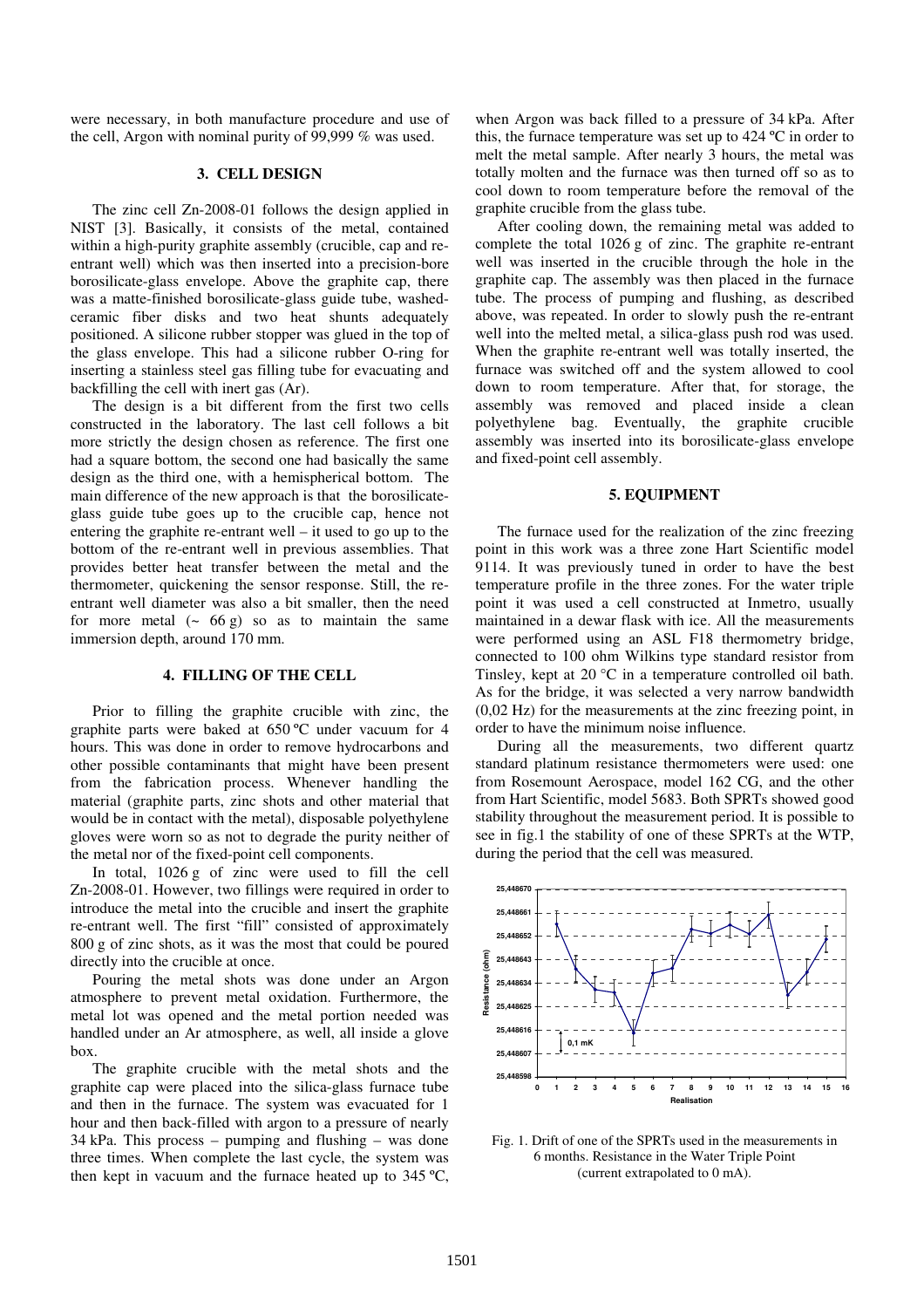## **6. RESULTS**

Using the Certificate of Analysis provided by Alfa Aesar, the supplier of the Zinc, it was calculated the influence of the impurity concentrations in the temperature of the cell. This value can be estimated by the use of Raoult's Law of dilute solutions, where the temperature difference is obtained by dividing the mole fraction impurity concentration  $(x_2)$  by the first cryoscopic constant  $(A)$  [4].

$$
\Delta T = T_0 - T = \frac{x_2}{A} \tag{1}
$$

where  $T_0$  is the freezing point temperature of the 100% pure sample and *T* is the observed realisation temperature.

Table 1. Impurity uncertainty component evaluation

| Assay<br>element                                   | weight<br>g/mol      | <b>Atomic Detection Influence</b><br>limit<br>ppm | ppm     | <b>Number</b><br>оf<br>atoms | Mole<br>fraction<br>$\%$ |
|----------------------------------------------------|----------------------|---------------------------------------------------|---------|------------------------------|--------------------------|
| Ag                                                 | 107,87               | 0,1                                               | 5,0E-08 | 4,64E-10                     | 3,03E-08                 |
| C <sub>d</sub>                                     | 112,41               | 0,1                                               | 5,0E-08 | 4,45E-10                     | 2,91E-08                 |
| Cu                                                 | 63,55                | 0,1                                               | 5,0E-08 | 7,87E-10                     | 5,14E-08                 |
| Fe                                                 | 55,85                | 0,1                                               | 5,0E-08 | 8,95E-10                     | 5,85E-08                 |
| Pb                                                 | 207,2                | 0,5                                               | 2,5E-07 | 1,21E-09                     | 7,89E-08                 |
| Mole fraction sum of impurity concentrations       | 2,48E-07<br>0.001848 |                                                   |         |                              |                          |
|                                                    |                      |                                                   |         |                              |                          |
| Estimated impurity uncertainty component value, mK | 0,13                 |                                                   |         |                              |                          |

According to the Certificate of Analysis of the lot used for manufacturing the cell, no impurities were detected by the method employed (ICP). So, it was decided to base its estimate on the most common impurities present in Zinc [5] considering half of the detection limits of each element.



Fig. 2. Freezing of Zn-2008-01. Duration of 38 hours.

Using the freezing curve method it is possible to check the consistency of the previous method (pre-fabrication of the cell). In this case, the value achieved for the impurity concentration was 0,09 ppm, which represents 0,05 mK. This fact suggests that the effects of possible contamination during the manufacturing process were minimal, which can be seen in fig. 2, where almost all the freezing plateau occurs within 0,5 mK. These values were calculated through a linear regression from the values representing  $20\%$  ( $F_{0,2}$ ) and 70%  $(F_{0,7})$  of the sample frozen. After that, it was mirrored from 50% to 0% ( $\Delta T = F_{0.5} - F_0$ ), to determine the slope and the impurity concentration.

The freezing curve shown in fig. 2 had a duration of 38 hours, with the temperature of the furnace set to  $0.3 \text{ °C}$ below the freezing point of Zinc.



Fig. 3. Melting of Zn-2008-01. Duration of 49 hours.

Similarly, the melting point was realised with the temperature of the furnace set to 0,3 ºC above Zinc melting point, as shown in fig. 3. The melting point was used as another alternative to estimate the mole fraction impurity concentration in the cell. In order to do this, a linear regression from the correspondent value of  $1/F_{1.5}$  to  $1/F_5$ was used to determine the slope of the 1/*F* plot. After that, this regression made it possible to calculate the difference in temperature from  $1/F_1$  to  $1/F_0$ , denoted  $\Delta T(1/F_1 - 1/F_0)$ . This was done for both melting and freezing curves, plotted as difference in Temperature ∆*T* as a function of the reciprocal fraction frozen or molten.



Fig. 4. 1/*F* realization-curve method for Zn-2008-01.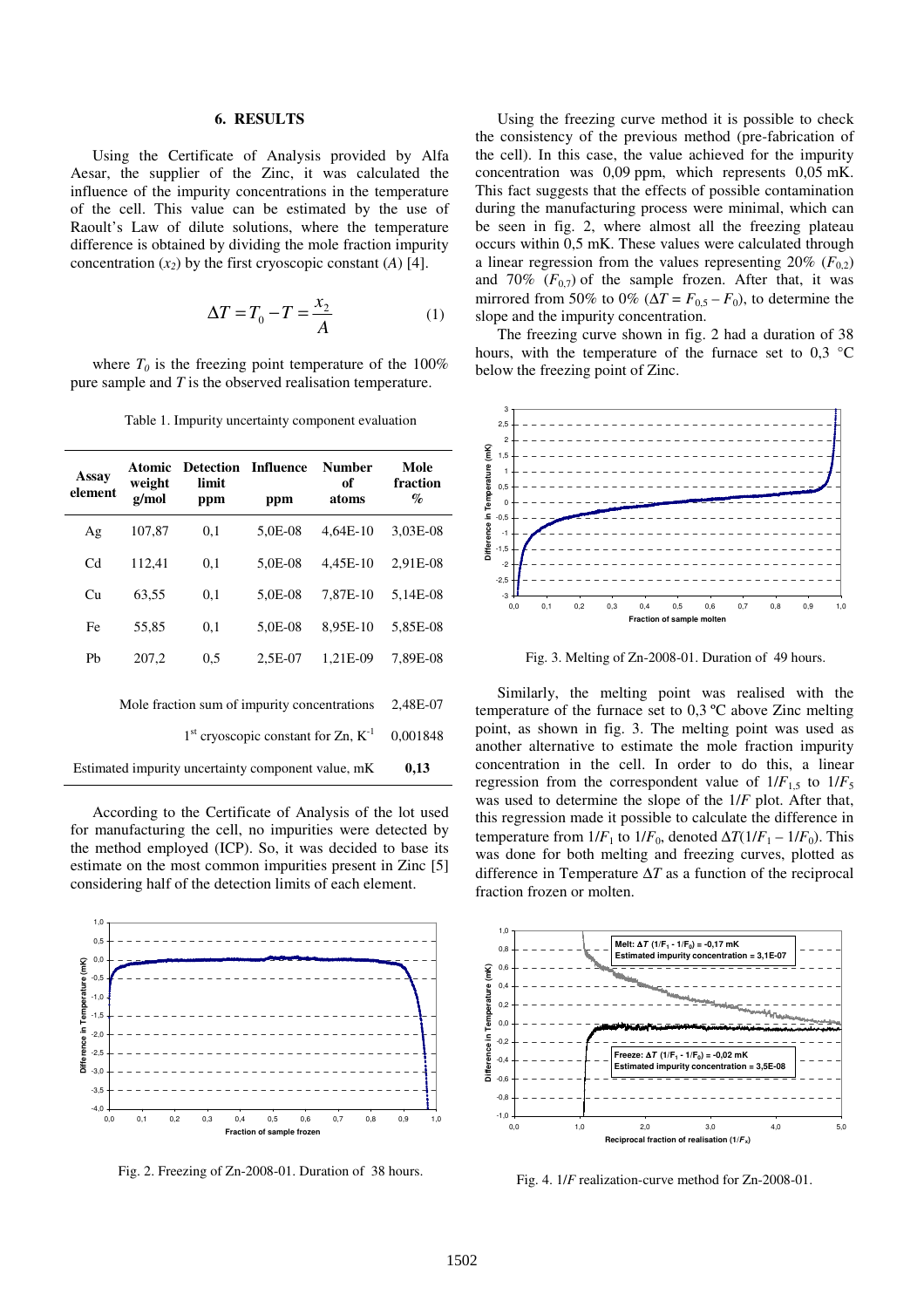It is worth mentioning the fact that the values obtained from the freezing curve method and the 1/*F* reciprocal method for the freezing point were compatible. However, when it comes to the 1/*F* melting curve realization, the linear regression  $\Delta T(1/F_1 - 1/F_0)$  resulted in a value more than three times greater than the ones related to the freezing curves (post-fabrication evaluation). Besides, this was greater than the value calculated for the metal prior to the fabrication of the cell (pre-fabrication evaluation), as shown in detail in table 1.

Table 2. Summary of the different methods of evaluating the impurity uncertainty component

| Method,<br>in order of<br>priority | Estimated<br>impurity<br>concentration | <b>Estimated impurity</b><br>uncertainty<br>component, mK |  |
|------------------------------------|----------------------------------------|-----------------------------------------------------------|--|
| mole fraction sum<br>of impurities | $2.5E-07$                              | 0.13                                                      |  |
| freezing curve                     | 8,9 E-08                               | 0.05                                                      |  |
| $1/F$ (freeze)                     | $3.5E-08$                              | 0,02                                                      |  |
| $1/F$ (melt)                       | 3,1 E-07                               | 0,17                                                      |  |

It is important to stress that table 2 presents the results in order of priority (confidence, supposedly), according to NIST. Hence, the 1/*F* melting curve would be the least reliable value utilized and recommended by them. Reference [4] states that there is a limitation in using the melting curve to estimate the purity of the metal using the 1/*F* realization curve method due to the fact that the slope of a melting curve depends on the previous freezing of the cell: a slow freeze  $(> 10 h)$  causes the impurities to be segregated by zone refining, which causes the slope of the following melting curve to be maximized. On the other hand, a quick freeze (< 30 min) causes a homogeneous mixture of the impurities within the ingot, providing a minimized slope.

On account of these facts, prior to all melting point realizations, a *reset* in the cell was carried out in order to guarantee that the results would present the minimum slope due to impurity segregation. This *reset* was made by a fast cycle of melting and freezing, having the furnace adjusted 5 ºC above the melting point, and then, after at least 10 h of wait so that impurities could be well distributed in the ingot, 5 ºC below the freezing point. Despite this, as shown in figs. 3 and 4, the slope reached about 0,6 mK ( $\Delta T = F_{0,7} - F_{0,2}$ ), hence amplifying the linear regression result. As for the freezing point, this process was satisfactory.



Fig. 5. Direct Comparison of Zn-2008-01 with Leeds & Northrup cell.

When compared to the laboratory reference cell, a Leeds & Northrup open cell, the Zn-2008-01 zinc cell presented an equivalent freezing temperature, with differences of the order of 0,1 mK. Eight comparisons have been performed using different SPRTs, different furnaces and similar results were found.

It is important to notice that it is not a method for estimating the impurity uncertainty component as described in [4], which compares 2 or 3 cells made from the same metal lot, in the same period of time, using the same procedure. This method is based on the assumption that the difference between them  $(A \times B; B \times C, etc)$  can reveal their impurity concentration. Theoretically, this difference should be null, but it takes into account that a possible contamination occurred during the fabrication of one or more cells, or even the fact that non-homogeneity due to impurity segregation during the fabrication of the metal lot (indicating that a certain portion of shots could have a greater amount of impurities concentrated on them) would result in cells with different behaviours. This can represent differences of more than 0,1 mK for a 6N Indium cell [4].

For the purpose of this investigation it is not applicable due to the fact that our three Zn cells were fabricated one at a time, with slightly different procedures. Then, as a means of comparison, a direct comparison with a reference cell (commercially available) took place.

It is also worth mentioning that the Leeds & Northrup cell was compared, indirectly, to the Zinc cells from NIST and PTB, the first one through a comparison within the Inter-American Metrology System - SIM, still not published.

# **7. CONCLUSIONS**

Despite the encouraging results, there is still space for further improvements in the construction process as well as in the qualification procedure itself. This can be done, for instance, by using more advanced filling techniques such as the one by Yamazawa et al. [6].

One possibility to better qualify the cell is to analyse the pure material by a different chemical process, like instead of ICP provided by the metal supplier, the Glow Discharge Mass Spectrometry – GDMS – which presents much lower detection limits, achieving ppb resolution. This will be